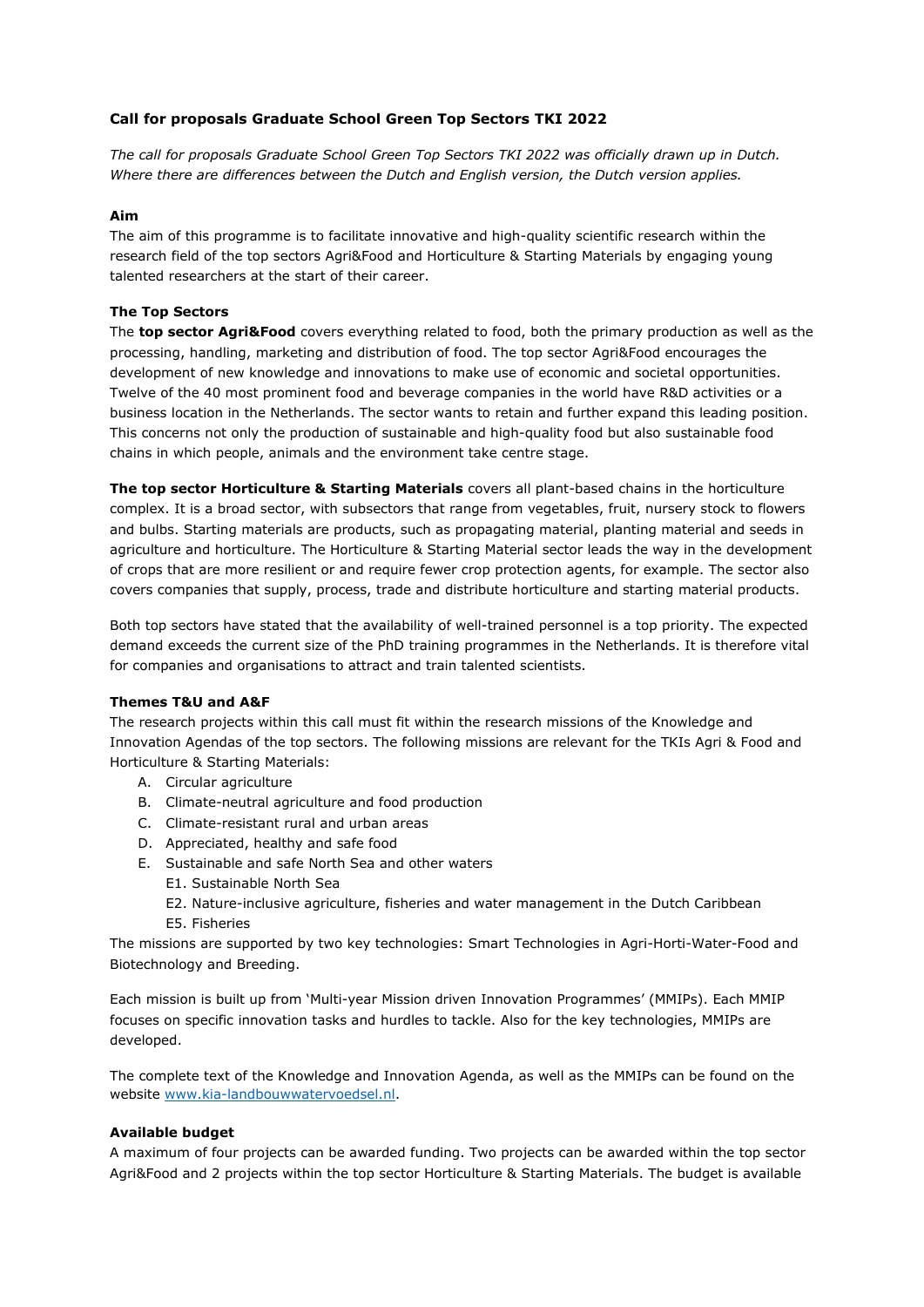for four-year PhD projects to be carried out by knowledge institutes that work together with one or more private partners (public private partnership (PPP)). One or more public partners can also participate.

### **Who can apply**

For both A&F and T&U: Full, associate and assistant professors and other researchers with a comparable appointment can submit an application if they are employed by one of the organizations affiliated with one of the graduate schools EPS, PE&RC, WIAS, VLAG, WIMEK or WASS.

Applications are submitted by a principal applicant on behalf of the project consortium. There is one principal applicant per proposal; co-applicants are not permitted. If an associate or assistant professor submits the application, the name of the full professor who has declared that he or she is prepared to act as the thesis supervisor (promotor in Dutch) must be stated in the application. An exception to the required duration of appointment can be made for applicants with a "tenure track" appointment that does not cover the entire duration of the project. In such cases, the applicant should demonstrate by means of a letter that adequate supervision is guaranteed for the entire duration of the research. The proposed PhD candidate who wrote the proposal is the person who will defend the proposal at the interview and whose performance will be taken into account in the assessment.

Additional conditions for submission:

- The proposal must fit within the research focus of the programme, as described above;
- The candidate must have a relevant master's degree or be due to receive one shortly;
- The candidate must not already hold an appointment as a PhD student;
- Only one application per principal applicant may be submitted in this call.

#### **Project consortium, private and public partners**

All projects must be supported by a project consortium. The consortium must consist of at least one research institution - with which the principal applicant is associated and where the candidate will undertake his/her PhD research if the research proposal is successful - and at least one private partner. It is possible to involve more than one research institution and more than one private partner, as well as one or more public partners in the project consortium.

#### *Definition of a private partner*

A private co-financier is an enterprise or other organization or consortium, which undertakes activities in the context of the relevant programme or project that may objectively be deemed market activities. TKI considers an enterprise to be an organizational entity or person that pursues prolonged involvement in economic intercourse through the deployment of labour and capital and with a view to generating profit. Hence, an SME is considered to be an enterprise, as is a self-employed professional registered with the chamber of commerce. Institutes with 'ANBI' status may also act as private partners. Private partners from other countries may participate in consortia.

#### *Definition of a public partner*

A public co-financier is a knowledge institute or other institute that is neither an NWO-accredited knowledge institute (e.g. a heritage institute, municipal authority, intermediary organization or foundation) nor a private party (e.g. a health care foundation, health care insurer or governmental body that, in the context of its activities within the programme or project, does not act in a governmental capacity), insofar as, in its 'partner' role, it undertakes no activities that may objectively be deemed market activities.

#### **What can be applied for:**

The maximum budget that can be applied for is k€ 275 per project. In view of the requirement regarding co-funding by private (and public) partners, the maximum fundable cost by TKI is 85% of the total project cost (including in-kind contributions). In the context of this call, the grant will fund one PhD student per project within a public knowledge institute.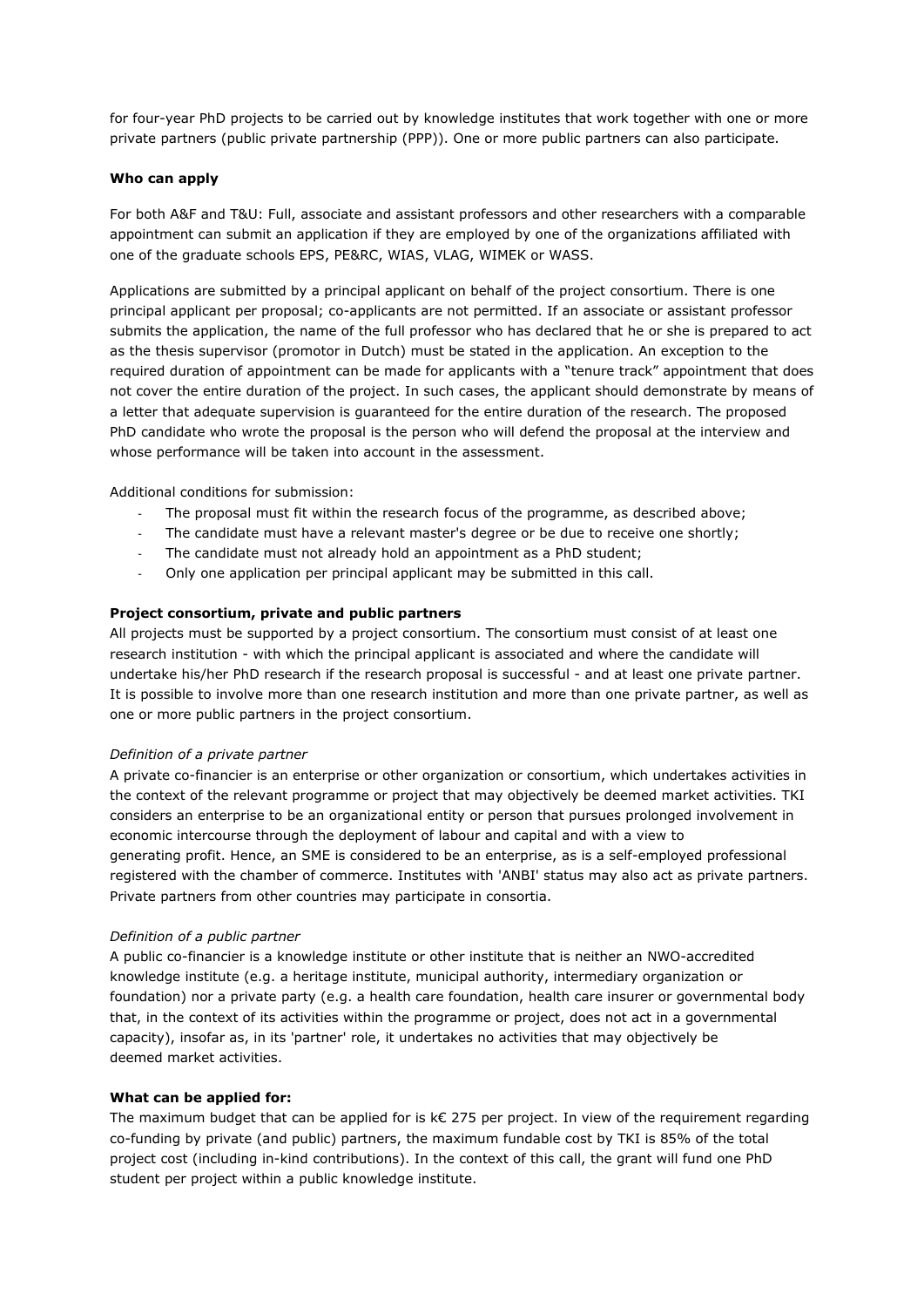# *Co-funding*

The private and public partners in the project consortium are required to supplement TKI funding by jointly covering at least 15% (and up to 50%) of the total project cost, of which at least 50% (7.5% of the total project cost) must be in cash.

Formal demands TKI financing:

- o Participants handle the rights to the results correctly. Results are made public (dissertation). For the sake of completeness, participating entrepreneurs may obtain rights to the results of the research organization under market conditions;
- o There is a written, signed collaboration agreement;
- o There is a true collaboration between companies and researchers, this must be evident from the project plan;
- o The project contributes to the Dutch knowledge infrastructure through the participation of at least one Dutch knowledge institution;
- o The project makes a substantive contribution to the TKI program by linking up with the KIA Agriculture, Water, Food;

## **Additional provisions 15% co-funding**

Each proposal requires co-funding by at least one private partner. In addition, multiple private and/or public parties may participate in the consortium.

### *Definitions*

- Total project cost: total cash requirement plus in-kind contributions.
- Financial resources: TKI funding plus cash co-funding.
- Co-funding: cash contributions plus in-kind contributions by partners.
- In-kind contributions: capitalized personnel and/or material contributions by partners.

### *Budget*

The private and public partners in the project consortium are required to supplement TKI funding by jointly covering at least 15% (and up to 50%) of the total project cost, of which at least 50% (7.5% of the total project cost) must be in cash.

In the case that the maximum TKI grant is applied for, the total project budget will be as follows:

| Requested TKI budget:          | k€ 275 (85%)  |
|--------------------------------|---------------|
| Required cash contribution:    | k€ 25 (7.5%)  |
| Required in-kind contribution: | k€ 25 (7.5%)  |
| Total project budget:          | k€ 325 (100%) |

A smaller in-kind contribution is permissible if compensated by a higher cash contribution, so that the grant-partner contribution ratio is as indicated above. Additional cash and/or in-kind contributions that result in the private contribution exceeding 15% are permitted, up to a maximum of 50% of the total project cost. The maximum project value is therefore k€ 550. A project consortium may involve multiple private and public partners. The contributions of the various partners may be valued collectively. No requirements are made regarding the types and proportions of the contributions that individual partners must make to the matching sum, providing that the total matching is in the required proportion to TKI funding. Cash contributions and in-kind contributions must be accounted for retrospectively by applicants. The forms of in-kind contribution accepted by TKI are personnel time input and material contributions, such as use of specific infrastructure, software and access to facilities. Acceptance is subject to the condition that the contributions are capitalized and incorporated into the project plan.

The contributions to be made by the private and public partners must be made clear in the project description, the timetable and the budget submitted with the application. Project management, oversight, coordination and consultancy may not be included in the matching contributions.

#### *General co-funding provisions*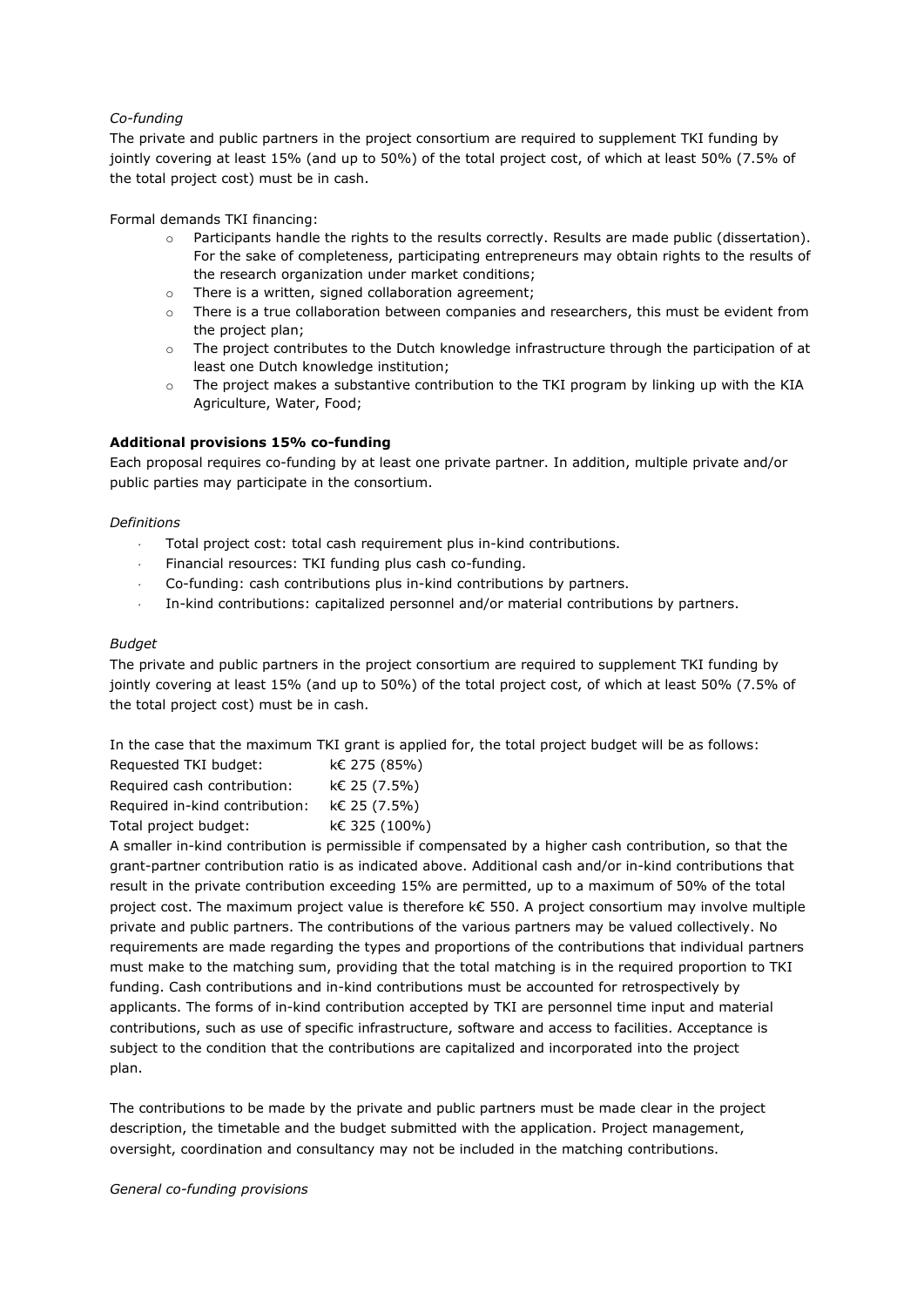- Enterprises and other co-funding parties are not eligible to receive TKI funding, but may contribute to the research in cash (and/or in-kind, where applicable). They may not receive grant funds from the project.
- An academic applicant cannot therefore represent an enterprise.
- Contributions and input made in-kind must be essential to the project and must be included in the research budget submitted with the grant application for the project in question and approved by TKI.
- The application must be accompanied by a letter of commitment from each member of the consortium setting out the contributions to be made in cash and in-kind by that party. The letter of commitment must be written in English and must contain an explicit statement of the agreed financial (cash) contribution or capitalized personnel and/or material contribution (in-kind contribution). It must be signed by a person who is authorized to represent the party in question and written on that party's headed notepaper. One letter of commitment for each partner must be appended to the application.
- Contributions in cash and in-kind that are included in the project budget must correspond to the letters of commitment in which the co-financier(s) declare to TKI that the contributions will be made.

The applying institute will invoice the consortium's private and/or public co-financers for their promised cash co-funding. Following receipt, the cash contributions will be made available to the applicant university/research institute.

# **Criteria**

Applications are assessed on the basis of the following criteria:

- 1. Quality of the candidate and research group;
- 2. Scientific quality of the proposal;
- 3. Research relevance and perspectives for utilisation.

The three criteria are given equal weight in the final score for the application.

Scores on a scale from 1 (excellent) to 9 (poor) will be used. A separate score is provided for each criterion. To be eligible for funding, the final score of the application should be very good or higher.

## *Criterion 1:* Quality of the candidate and research group

The assessment of the intended PhD candidate weighs very heavily within this criterion. Points of attention for the assessment are:

- the motivation and persuasiveness of the candidate, the proposal is clearly written by the candidate him/herself;
- during the interview: critical reflection on the contents of the proposal;
- the candidate's curriculum vitae (education, grades obtained, extracurricular activities);
- the letters of recommendation;
- the degree to which the candidate places the research in a broader context including the context of a private party.

In addition, for this criterion, the quality and suitability of the research group as a whole will be examined: does the research group have sufficient expertise, the right collaborations and access to the required equipment?

*Criterion 2:* Scientific quality of the proposal This includes:

- the clarity of the proposal, questions posed and the objectives;
- scientifically innovative and/or groundbreaking elements;
- the scientific approach: (challenge in) the approach and its feasibility;
- the effectiveness in terms of methodology proposed.

*Criterion 3:* Research relevance and perspectives for utilisation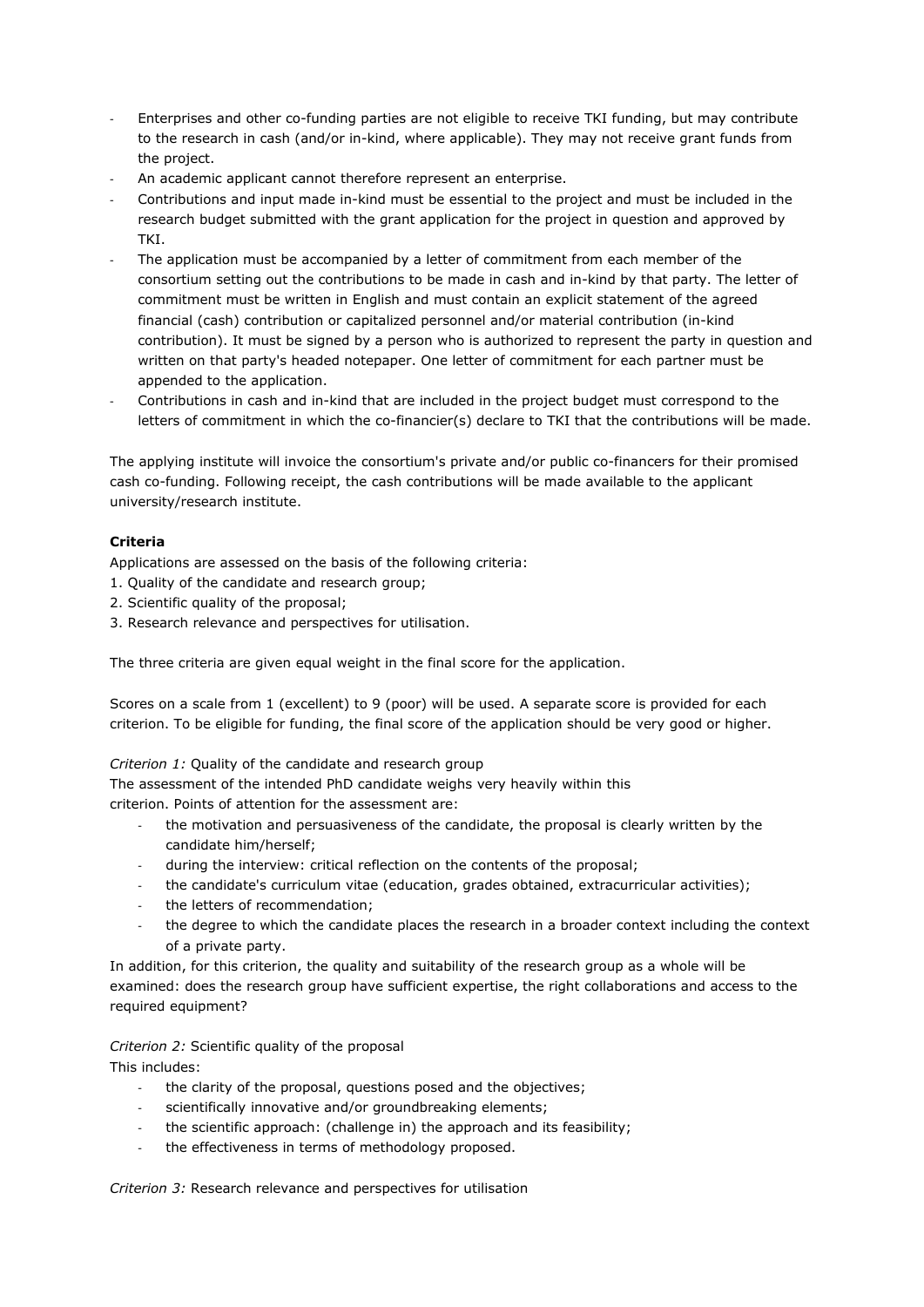The research relevance of the proposal is determined by the extent to which the proposal fits in the research focus of the KIA Agriculture, Water, Food (missions A, B, C, D, E) as research agenda of the Topsectors A&F and T&U.

So far as the perspectives for utilisation are concerned, realising an application during the duration of the projects is not a requirement, but perspectives for an application must be present. Points of attention for the assessment are:

- does the proposal provide a convincing perspective of a contribution to the required fundamental knowledge basis that underlies innovative solutions for societal and economic issues within the top sector Agri&Food or the top sector Horticulture & Starting Materials?
- does the proposal provide a realistic picture of the utilisation possibilities and a concrete action plan for these?
- the involvement and suitability of the public and private partners in the project.

## **Procedure**

### **Eligibility of applications**

The first step in the assessment procedure is to test whether an application is admissible. Only those proposals that satisfy the criteria described above are admissible and will be taken into consideration.

TKI will not consider any applications to which one or more of the following aspects applies:

- the application has not been correctly or fully completed, and the applicant has not, or has not on time, satisfied the request to submit a corrected application;
- the application has not been written in English;
- the principal applicant does not satisfy the description as stated in the call;
- the application is not in line with the aim and themes of this call;
- the application was submitted after the deadline.

If the application can be corrected, the applicant will be given the opportunity to submit a revised application within 48 hours. If the application has not been corrected by that deadline, the proposal will not be accepted for processing. Revised applications will be accepted for processing once they have been approved.

#### **Assessment of applications**

Two committees, one for A&F and one for T&U will be appointed to evaluate the proposals. After the deadline the proposals will be divided over T&U and A&F. No use of external referees' reports will be made in this process.

The selection committee will consist of scientists with relevant expertise and will be complemented with one or more members who represent the top sectors. Two graduate school representatives will act as secretaries of the committees.

The consideration of applications will be in two stages:

#### *Phase 1:* Written assessment

The committee members will assess the individual applications based on the assessment criteria. They will give a provisional score and itemize for themselves which parts should be clarified, explained or described in greater detail during a possible interview.

*Phase 2:* Interview

Interview selection:

Based on the written assessment (phase 1), a provisional ranking will be made by the selection committee. The candidates with the highest ranks will be invited for an interview.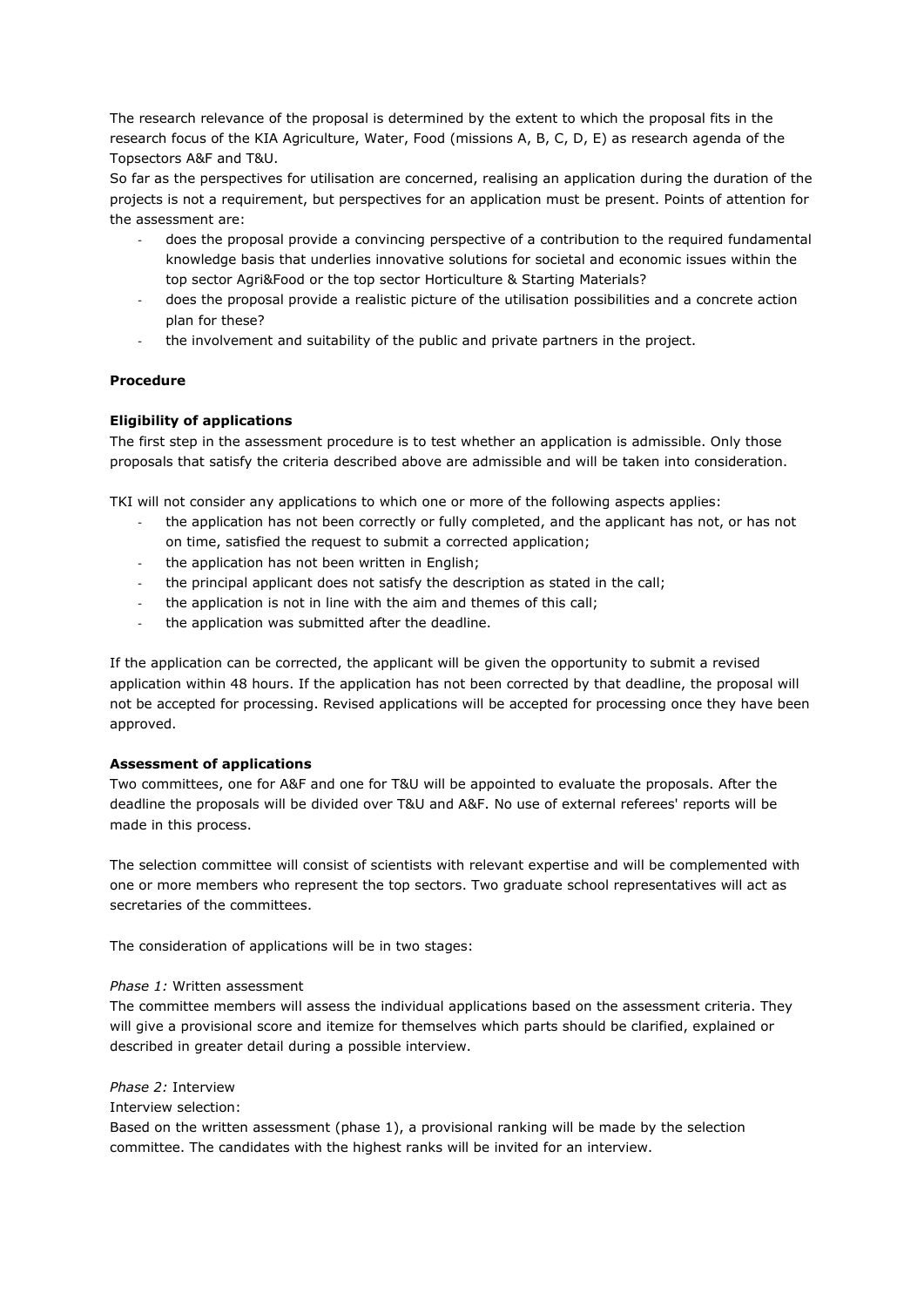## Interview:

The proposed PhD candidate will explain his or her application to the selection committee. The committee members will ask questions about the project and the candidate's curriculum vitae and motivation. After each interview, the members of the selection committee will discuss the proposal, the interview and the candidate's curriculum vitae and score their individual impressions on a form. Once all of the interviews have been completed, the committee members will discuss the applications on the basis of the assessment criteria, which will result in a ranking of all applications. The interview is therefore an integral part of the assessment and may lead to a re-evaluation of the written assessment of the proposals, as they were scored in phase 1.

# *Ranking*

In view of the allocation of the available grant budget between projects that fall under the top sector Agri&Food and projects that fall under the top sector Horticulture & Starting Materials, the two committees will make two separate final rankings. Both top sectors would like to see that the projects awarded funding are a good reflection of the entire breadth of the top sector concerned. Therefore, based on policy considerations, the committee can give due consideration to a proper distribution across the scientific disciplines and related research schools when making a ranking.

# *Decision*

The TKI Board will take a decision based on the selection committee's advice. The TKI Board reserves the right not to use all of the available budget depending on the quality of the proposals received.

# **Planning:**

| Deadline for applications: | <b>15 September 2022</b> |
|----------------------------|--------------------------|
| Interviews:                | October 2022             |
| Decision:                  | November 2022            |

Applicants should send their applications by e-mail to Ingrid. Vleghels@wur.nl.

# **An application should include:**

- The application form;
- Letters from the consortium partners in which they tangibly confirm the nature and value of their contributions to the project;
- Two letters of recommendation: The letters should at least say something about the candidate's academic merits and motivation with regard to the conduct of scientific research. Candidates may choose who they ask to write the letters of recommendation. The principal applicant or the intended thesis supervisor cannot write one of the letters of recommendation.